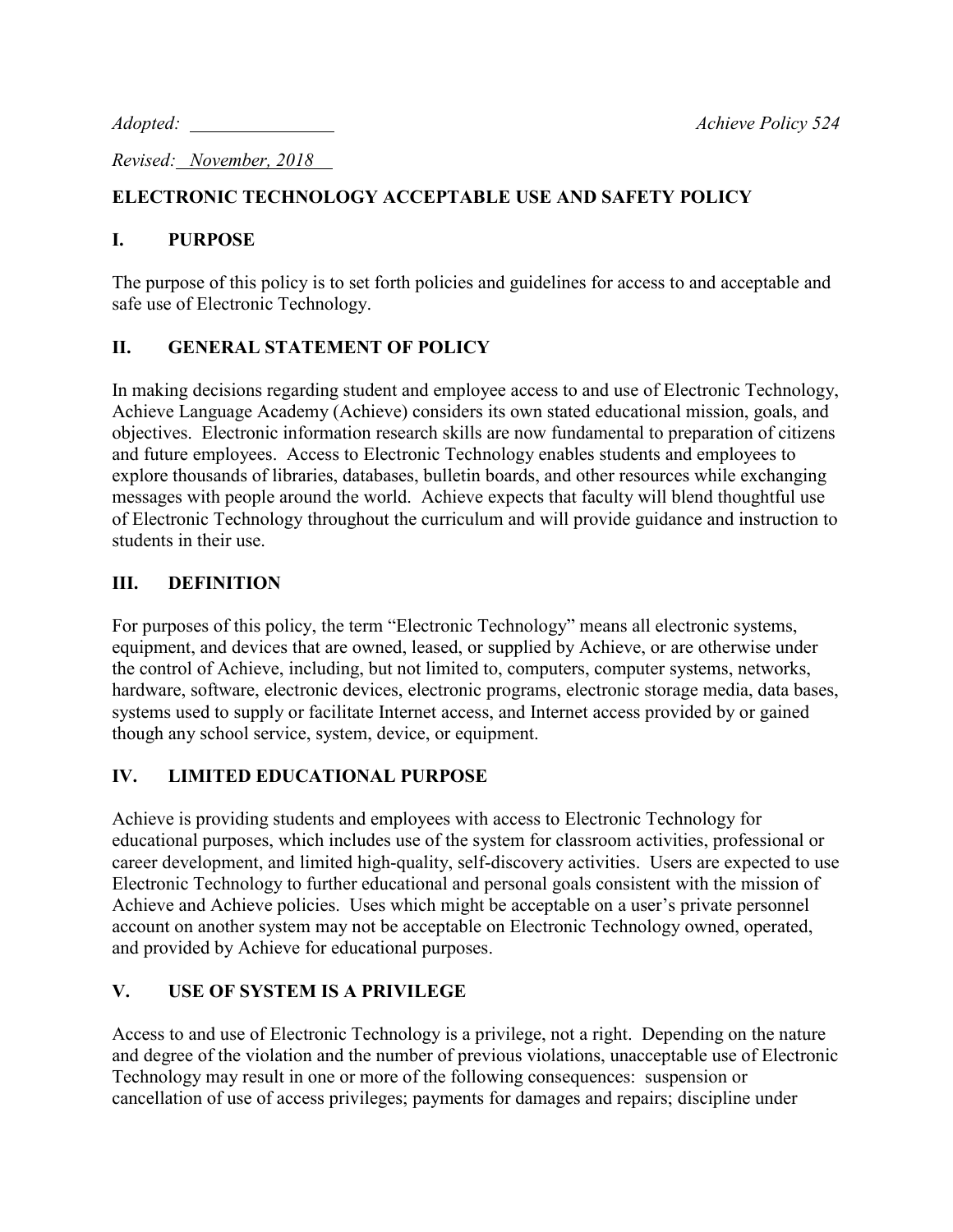other appropriate Achieve policies, including suspension, expulsion, exclusion or termination of employment; or civil or criminal liability under other applicable laws.

# **VI. UNACCEPTABLE USES**

- **A.** The following uses of Electronic Technology are considered unacceptable:
	- 1. Users will not use Electronic Technology to access, review, upload, download, store, print, post, receive, transmit or distribute:
		- a. pornographic, obscene, or sexually explicit material or other visual depictions that are harmful to minors;
		- b. obscene, abusive, profane, lewd, vulgar, rude, inflammatory, threatening, disrespectful, or sexually explicit language;
		- c. materials that use language or images that are inappropriate in the education setting or disruptive to the educational process;
		- d. information or materials that could cause damage or danger of disruption to the educational process;
		- e. materials that use language or images that advocate violence or discrimination toward other people (hate literature) or that may constitute harassment or discrimination.
	- 2. Users will not use Electronic Technology to knowingly or recklessly post, transmit, or distribute false or defamatory information about a person or organization, or to harass another person, or to engage in personal attacks, including prejudicial or discriminatory attacks.
	- 3. Users will not use Electronic Technology to engage in any illegal act or violate any local, state, or federal statute or law.
	- 4. Users will not use Electronic Technology to vandalize, damage, or disable the property of another person or organization, will not make deliberate attempts to degrade or disrupt equipment, software, or system performance by spreading computer viruses or by any other means, will not tamper with, modify, or change Achieve's system software, hardware, or wiring or change Achieve's security system, and will not use Electronic Technology in such a way as to disrupt the use of the system by other users.
	- 5. Users will not use Electronic Technology to gain unauthorized access to information resources or to access another person's materials, information, or files without the implied or direct permission of that person.
	- 6. Users will not use Electronic Technology to post private information about another person, personal contact information, including, but not limited to, addresses, telephone number, account numbers, access codes or passwords, labeled photographs, or other information that would make the individual's identity easily traceable, and will not repost a message that was sent to the user privately without permission of the person who sent the message.
		- a. This paragraph does not prohibit the posting of employee contact information on Achieve webpages or communications between employees and other individuals when such communications are made for education-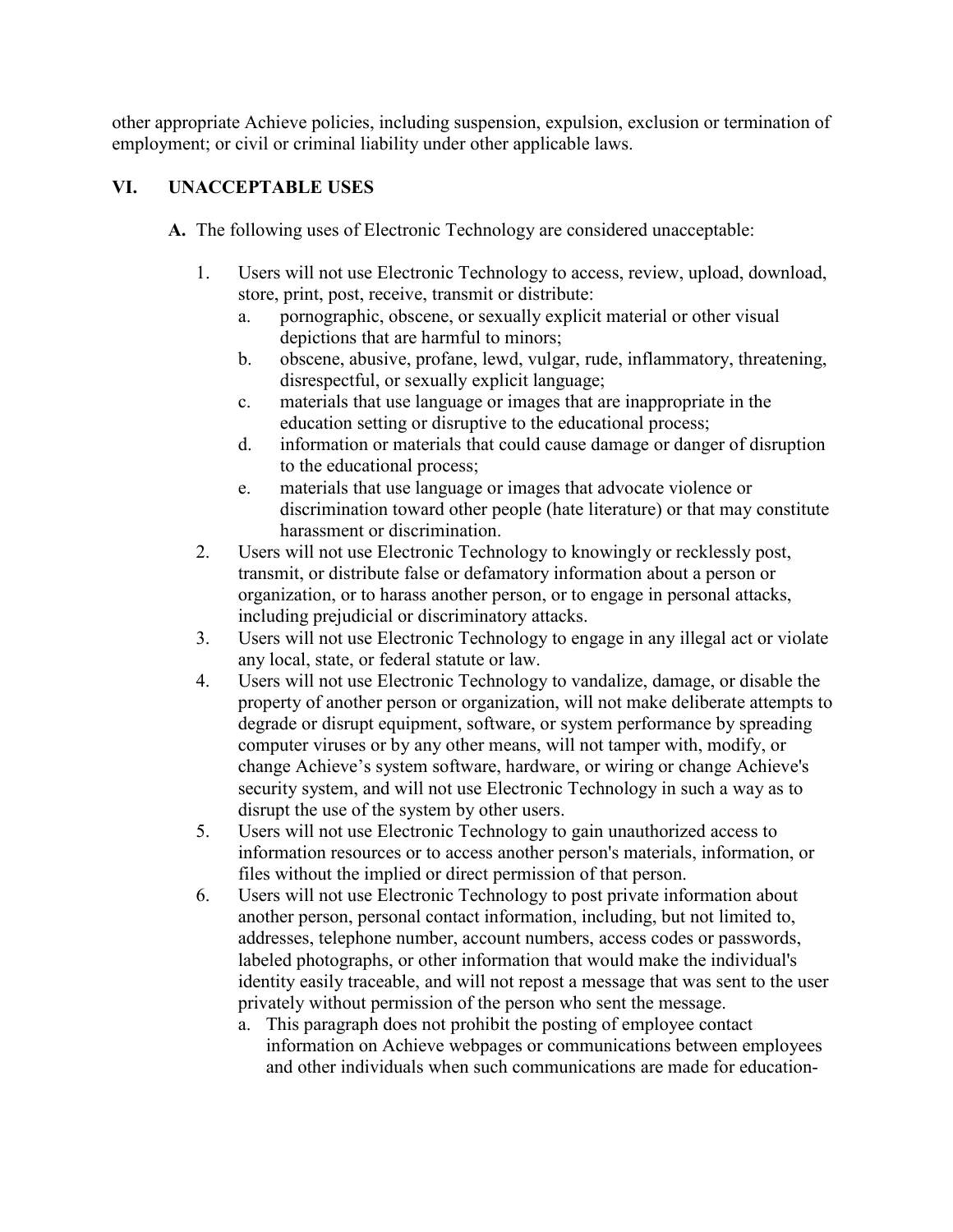related purposes (i.e., communications with parents or other staff members related to students).

- b. Employees creating or posting Achieve-related webpages may include personal contact information about themselves on a webpage. However, employees may not post personal contact information or other personally identifiable information about students unless:
	- (1) such information is classified by Achieve as directory information and verification is made that Achieve has not received notice from a parent/guardian or eligible student that such information is not to be designated as directory information; or
	- (2) such information is not classified by Achieve as directory information but written consent for release of the information to be posted has been obtained from a parent/guardian or eligible student.

In addition, prior to posting any personal contact or personally identifiable information on am Achieve-related webpage, employees shall obtain written approval of the content of the postings from the building administrator.

- c. These prohibitions specifically prohibit a user from utilizing Achieve's system to post personal information about a user or another individual on social networks, including, but not limited to, social networks such as "MySpace" and "Facebook."
- 7. Users must keep all account information and passwords on file with the designated Achieve official. Users are responsible for complying with Achieve's password security procedures. Users will not attempt to gain unauthorized access to Achieve's system or any other system through Achieve's systems, attempt to log in through another person's account, or use computer accounts, access, codes, or network identification other than those assigned to the user. Messages and records on Achieve's system may not be encrypted without the permission of the appropriate Achieve authorities.
- 8. Users will not use Electronic Technology to violate copyright laws or usage licensing agreements, or otherwise to use another person's property without the person's prior approval or proper citation, including the downloading or exchanging of pirated software or coping software to or from any Achieve computer, and will not plagiarize works they find on the Internet.
- 9. Users will not use Electronic Technology for conducting business, for unauthorized commercial purposes or for financial gain unrelated to the mission of Achieve. Users will not use Achieve's system to offer or provide goods or services or for product advertisement. Users will not use Achieve's system to purchase goods or services for personal use without authorization from the appropriate Achieve official.
- 10. Users will not use Achieve's system to engage in bullying or cyberbullying in violation of Achieve Policy 316 Bullying Prohibition. This prohibition includes using any technology or other electronic communication off school premises to the extent that student learning or the school environment is substantially and materially disrupted.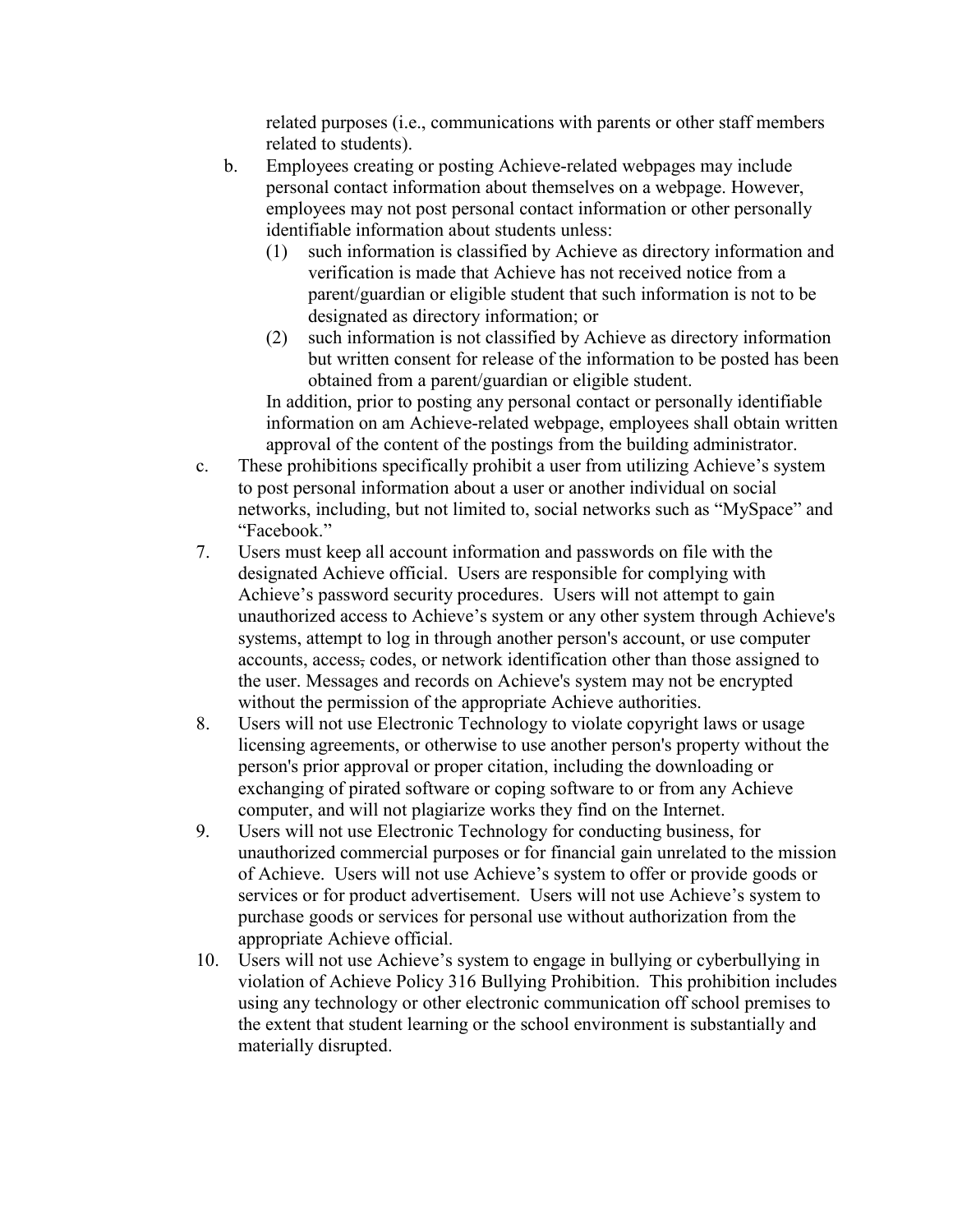- **B.** This policy applies to the use of Electronic Technology regardless of whether or not the user is physically present on school property and regardless of whether or not the user is attending a school sponsored event or activity.
- **C.** If a user inadvertently accesses unacceptable materials or an unacceptable Internet site, the user shall immediately disclose the inadvertent access to an appropriate school official. In the case of a school employee, the immediate disclosure shall be to the employee's immediate supervisor and/or the building administrator. This disclosure may serve as a defense against an allegation that the user has intentionally violated this policy. In certain rare instances, a user also may access otherwise unacceptable material if necessary to complete an assignment and if done with the prior approval of and with appropriate guidance from the appropriate teacher or, in the case of a school employee, the building administrator.
- **D**. Any student who witnesses unacceptable use of Electronic Technology is encouraged to report this unauthorized use to the appropriate Achieve official. Any Achieve employee who witnesses unacceptable use of Electronic Technology shall report this unauthorized use to the appropriate Achieve official.

# **VII. FILTER**

### ALTERNATIVE NO. 3

*School districts which receive certain federal funding, such as e-rate discounts, for purposes of Internet access and connection services and/or receive funds to purchase Internet accessible computers are subject to the federal Children's Internet Protection Act, effective in 2001. This law requires school districts to adopt an Internet safety policy which contains the provisions set forth below. Also, the Act requires such school districts to provide reasonable notice and hold at least one public hearing or meeting to address the proposed Internet safety policy prior to its implementation. School districts that do not seek such federal financial assistance need not adopt the alternative language set forth below nor meet the requirements with respect to a public meeting to review the policy. The following alternative language for school districts that seek such federal financial assistance satisfies both state and federal law requirements.*

- A. Achieve will monitor the online activities of both minors and adults and employ technology protection measures during any use of Electronic Technology by minors and adults. The technology protection measures utilized will block or filter Internet access to any visual depictions that are:
	- 1. Obscene;
	- 2. Child pornography; or
	- 3. Harmful to minors.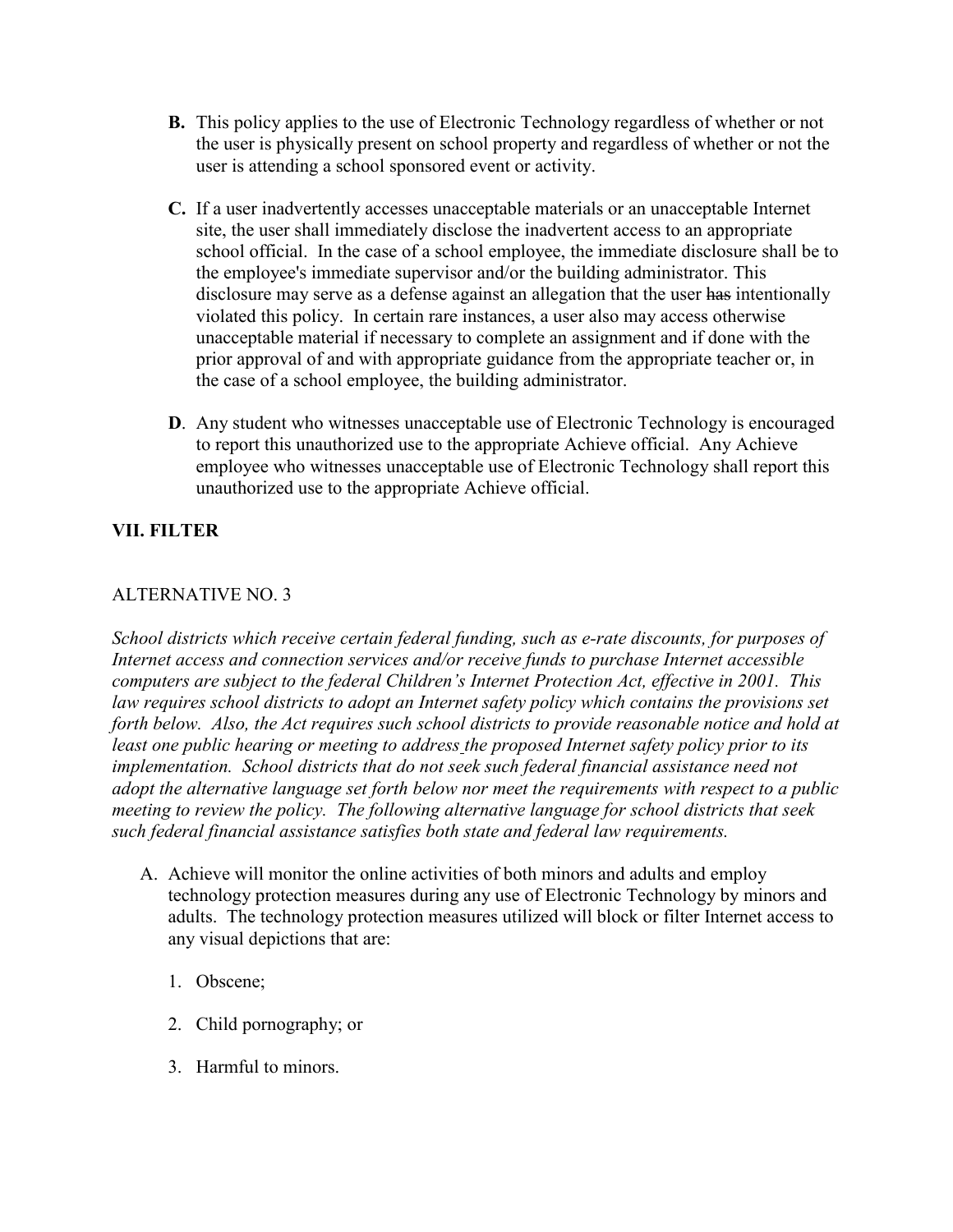- B. The term "harmful to minors" means any picture, image, graphic image file, or other visual depiction that:
	- 1. Taken as a whole and with respect to minors, appeals to a prurient interest in nudity, sex, or excretion; or
	- 2. Depicts, describes, or represents, in a patently offensive way with respect to what is suitable for minors, an actual or simulated sexual act or sexual contact, actual or simulated normal or perverted sexual acts, or a lewd exhibition of the genitals; and
	- 3. Taken as a whole, lacks serious literary, artistic, political, or scientific value as to minors.
- C. Software filtering technology shall be narrowly tailored and shall not discriminate based on viewpoint.
- D. An administrator, supervisor, or other person authorized by the Executive Director may disable the technology protection measure, during use by an adult, to enable access for bona fide research or other lawful purposes.
- E. Achieve will educate students about appropriate online behavior, including interacting with other individuals on social networking websites and in chat rooms and cyberbullying awareness and response.

# **VII. CONSISTENCY WITH OTHER ACHIEVE POLICIES**

**A.** Use Electronic Technology shall be consistent with Achieve policies and the mission of Achieve.

#### **VIII. PRIVACY**

- **A.** By authorizing use of Electronic Technology, Achieve does not relinquish control over materials on the system or contained in files on the system. Users have no reasonable expectation of privacy in the contents of any data, including personal files, that are accessed, reviewed, uploaded, downloaded, stored, maintained, printed, posted, transmitted, or distributed using Electronic Technology.
- **B.** Routine maintenance and monitoring of Electronic Technology may lead to a discovery that a user has violated this policy, another Achieve policy, or the law.
- **C.** An investigation or search related to employee use will be conducted when authorized by an administrator, supervisor or other person authorized by the executive director. An investigation or search related to student use will be conducted when authorized by the building principal or assistant principal, an administrator, supervisor or other person authorized by the executive director.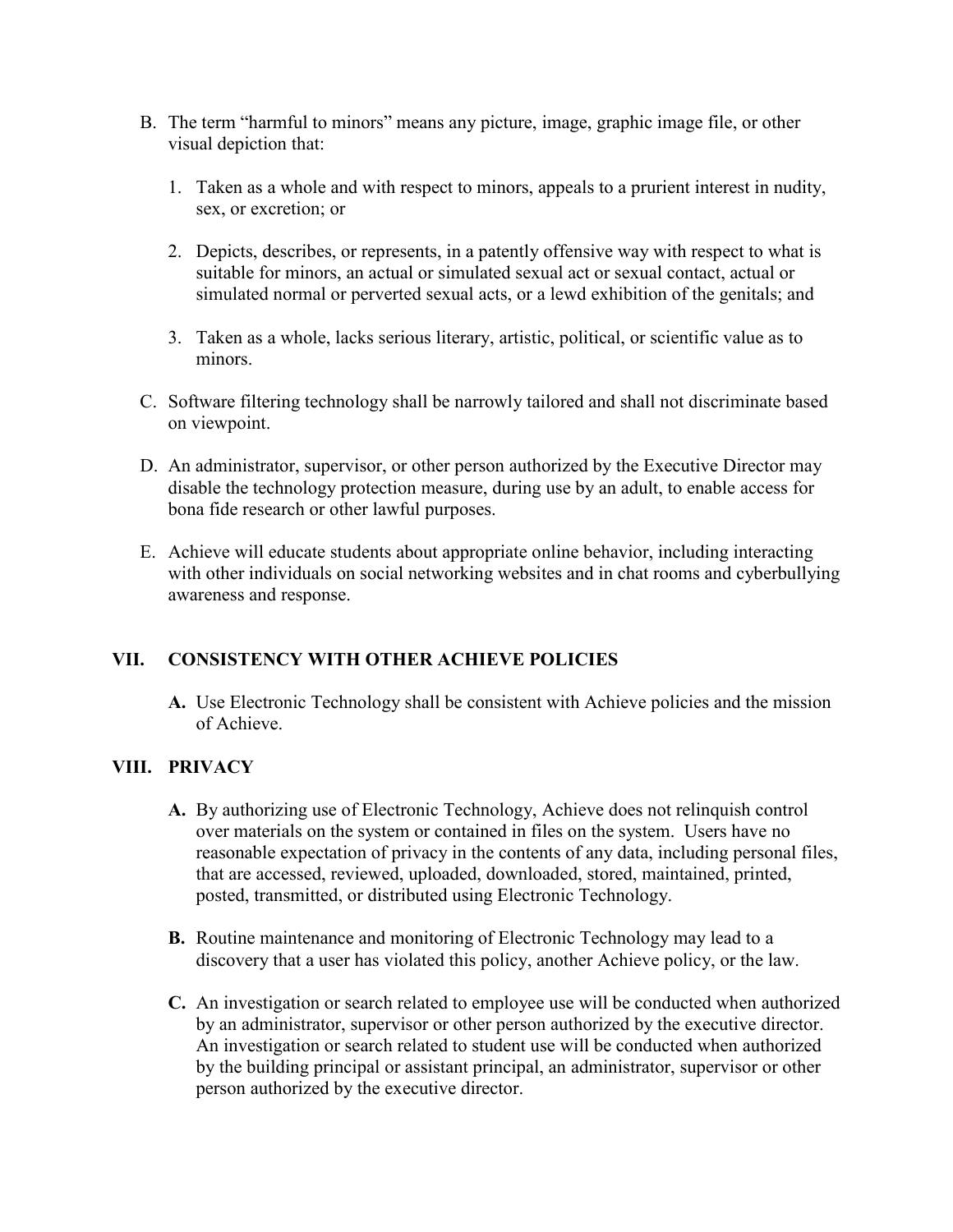- **D.** Parents have the right at any time to investigate or review the contents of their child's files and e-mail files. Parents have the right to request the termination of their child's access to and use of Electronic Technology at any time.
- **E.** Achieve employees should be aware that data and other materials in files maintained on or throughout the use of Electronic Technology may be subject to review, disclosure or discovery under Minnesota Statutes, Chapter 13 (the Minnesota Government Data Practices Act).
- **F.** Achieve will cooperate fully with local, state and federal authorities in any investigation concerning or related to any illegal activities and activities not in compliance with Achieve policies conducted through Achieve's system.
- **G**. Achieve retains full ownership, authority, and control over its Electronic Technology. To the full extent permitted by law, Achieve may monitor and inspect the use of Electronic Technology, including, but not limited to, any data that are accessed, reviewed, uploaded, downloaded, stored, maintained, printed, posted, transmitted, or distributed using Electronic Technology. Such monitoring and inspection may occur as authorized by an administrator, supervisor or other person authorized by the executive director, without any notice to the user.

### **IX. ELECTRONIC TECHNOLOGY USE AGREEMENT**

- **A.** The proper use of Electronic Technology, and the educational value to be gained from proper Electronic Technology use, is the joint responsibility of students, parents, and employees of Achieve.
- **B.** This policy requires the permission of and supervision by Achieve's designated professional staff before a student may use a school account or resource to access Electronic Technology.
- **C.** The Electronic Technology Use Agreement form for students must be read and signed by the user and the parent or guardian, and the supervising teacher. The Electronic Technology Use Agreement (form for employees must be signed by the employee. The form must then be filed at the main school office. As supervising teachers change, the agreement signed by the new teacher shall be attached to the original agreement.

# **X. LIMITATION ON ACHIEVE LIABILITY**

Use of Electronic Technology is at the user's own risk. Electronic Technology is provided on an "as is, as available" basis. Achieve will not be responsible for any damage users may suffer, including, but not limited to, loss, damage or unavailability of data stored on Achieve's diskettes, tapes, hard drives, or servers, or for delays or changes in or interruptions of service or misdeliveries or nondeliveries of information or materials, regardless of the cause. Achieve is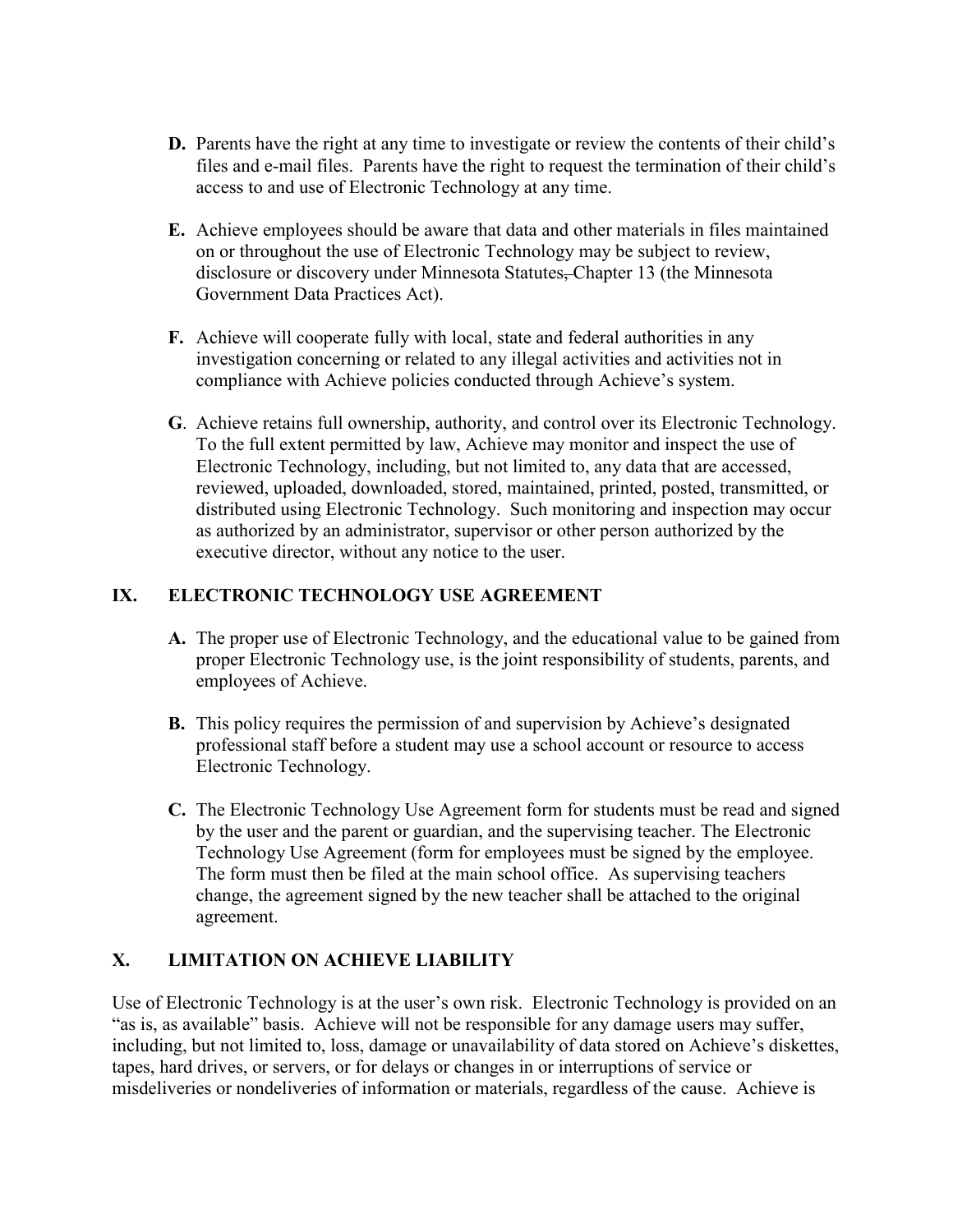not responsible for the accuracy or quality of any advice or information obtained through or stored on Electronic Technology. Achieve will not be responsible for financial obligations arising through unauthorized use of Electronic Technology.

### **XI. USER NOTIFICATION**

- **A.** All users shall be notified of Achieve policies relating to Electronic Technology use.
- **B.** This notification shall include the following:
	- 1. Notification that Electronic Technology use is subject to compliance with Achieve policies.
	- 2. Disclaimers limiting the Achieve's liability relative to:
		- a. Information stored on Achieve's diskettes, hard drives, or servers.
		- b. Information retrieved through Achieve's computers, networks, or online resources.
		- c. Personal property used to access Achieve's computers, networks, or online resources.
		- d. Unauthorized financial obligation resulting from use of Achieve's resources/accounts to access the Internet.
	- 3. A description of the privacy rights and limitations of Achieve sponsored/managed Internet accounts.
	- 4. Notification that, even though Achieve may use technical means to limit student Electronic Technology access, these limits do not provide a foolproof means for enforcing the provisions of this acceptable use policy.
	- 5. Notification that goods and services can be purchased over the Internet that could potentially result in unwanted financial obligations and that any financial obligation incurred by a student through the Internet is the sole responsibility of the student and/or the student's parents.
	- 6. Notification that the collection, creation, reception, maintenance and dissemination of data via the Internet Electronic Technology, including electronic communications, is governed by Policies 214 and 308.
	- 7. Notification that, should the user violate Achieve's acceptable use policy, the user's access privileges may be revoked, school disciplinary action may be taken and/or appropriate legal action may be taken.
	- 8. Notification that all provisions of the acceptable use policy are subordinate to local, state, and federal laws.

# **XII. PARENT RESPONSIBILITY; NOTIFICATION OF STUDENT ELECTRONIC TECHNOLOGY USE**

**A.** Outside of school, parents bear responsibility for the same guidance of Electronic Technology use as they exercise with information sources such as television, telephones, radio, movies, and other possibly offensive media. Parents are responsible for monitoring their student's use of Electronic Technology if the student is accessing Electronic Technology from home or a remote location.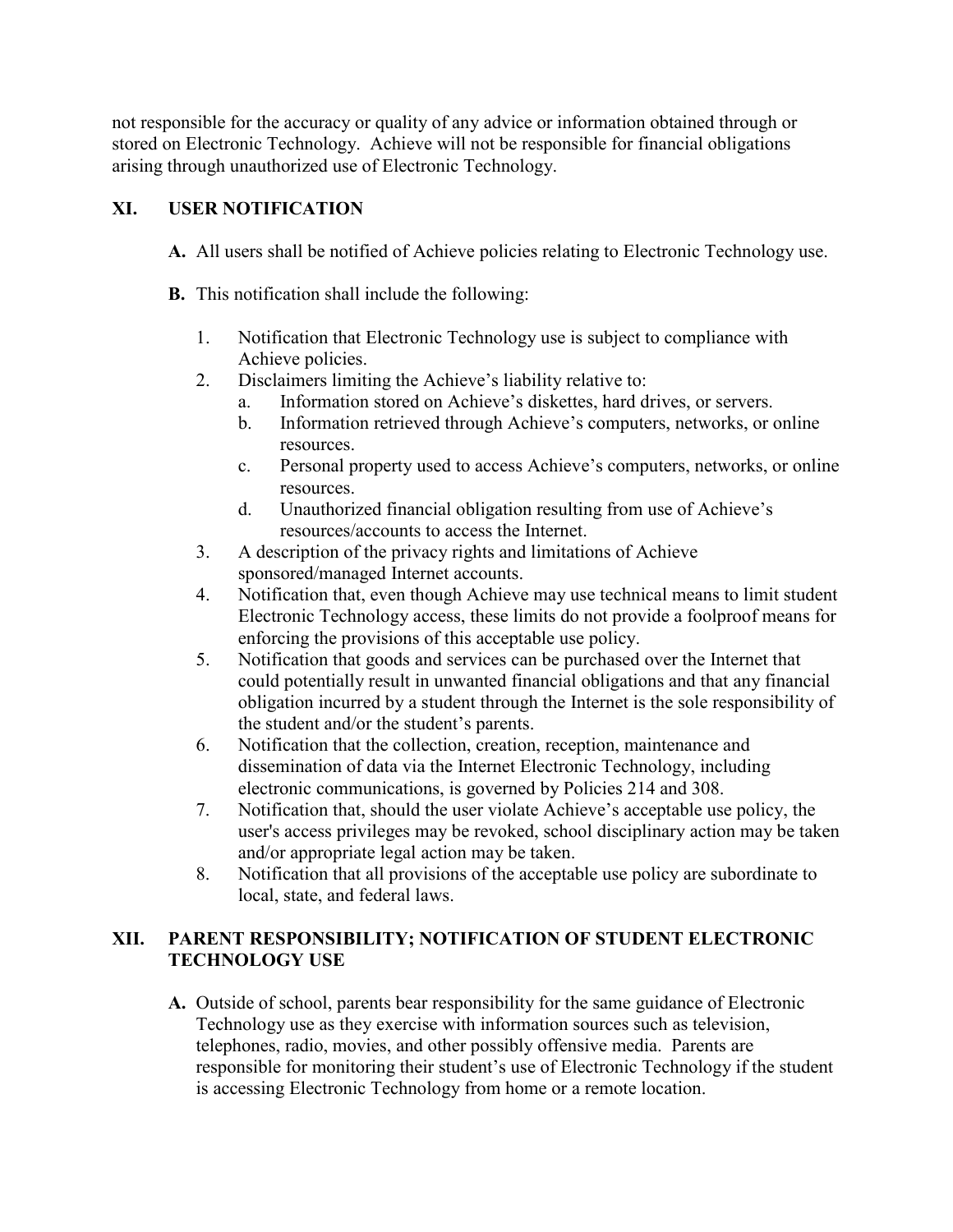- **B.** Parents will be notified that their students will be using Electronic Technology and that Achieve will provide parents the option to request alternative activities not requiring Electronic Technology. This notification should include:
	- 1. A copy of the user notification form provided to the student user.
	- 2. A description of parent/guardian responsibilities.
	- 3. A notification that the parents have the option to request alternative educational activities not requiring Internet access and the material to exercise this option.
	- 4. A statement that the Electronic Technology Use Agreement must be signed by the user, the parent or guardian, and a supervising teacher prior to use by the student.
	- 5. A statement that Achieve's acceptable use policy is available for parental review.

#### **XIII. IMPLEMENTATION; POLICY REVIEW**

- **A.** Achieve administration may develop appropriate user notification forms, guidelines, and procedures necessary to implement this policy for submission to the Achieve school board for approval. Upon approval by the school board, such guidelines, forms, and procedures shall be an addendum to this policy.
- **B.** The administration shall revise the user notifications, including student and parent notifications, if necessary, to reflect the adoption of these guidelines and procedures.
- **C.** Achieve's Electronic Technology policies and procedures are available for review by all parents, guardians, staff and members of the community.
- **D.** Because of the rapid changes in the development of the Electronic Technology, the school board shall conduct an annual review of this policy.

| <b>Legal References:</b> | 15 U.S.C. § 6501 et seq. (Children's Online Privacy Protection Act)<br>17 U.S.C. $\S$ 101 <i>et seq.</i> (Copyrights) |
|--------------------------|-----------------------------------------------------------------------------------------------------------------------|
|                          | 20 U.S.C. § 6751 et seq. (Enhancing Education through Technology Act                                                  |
|                          | of $2001$ )                                                                                                           |
|                          | 47 U.S.C. § 254 (Children's Internet Protection Act of 2000 (CIPA))                                                   |
|                          | 47 C.F.R. § 54.520 (FCC rules implementing CIPA)                                                                      |
|                          | Minn. Stat. § 121A.031 (School Student Bullying Policy)                                                               |
|                          | Minn. Stat. § 125B.15 (Internet Access for Students)                                                                  |
|                          | Minn. Stat. § 125B.26 (Telecommunications/Internet Access Equity Act)                                                 |
|                          | Tinker v. Des Moines Indep. Cmty. Sch. Dist., 393 U.S. 503, 89 S.Ct. 733,                                             |
|                          | 21 L.Ed.2d 731 (1969)                                                                                                 |
|                          | United States v. Amer. Library Assoc., 539 U.S. 194, 123 S.Ct. 2297, 56                                               |
|                          | L.Ed.2d 221 (2003)                                                                                                    |
|                          | Doninger v. Niehoff, 527 F.3d 41 $(2nd Cir. 2008)$                                                                    |